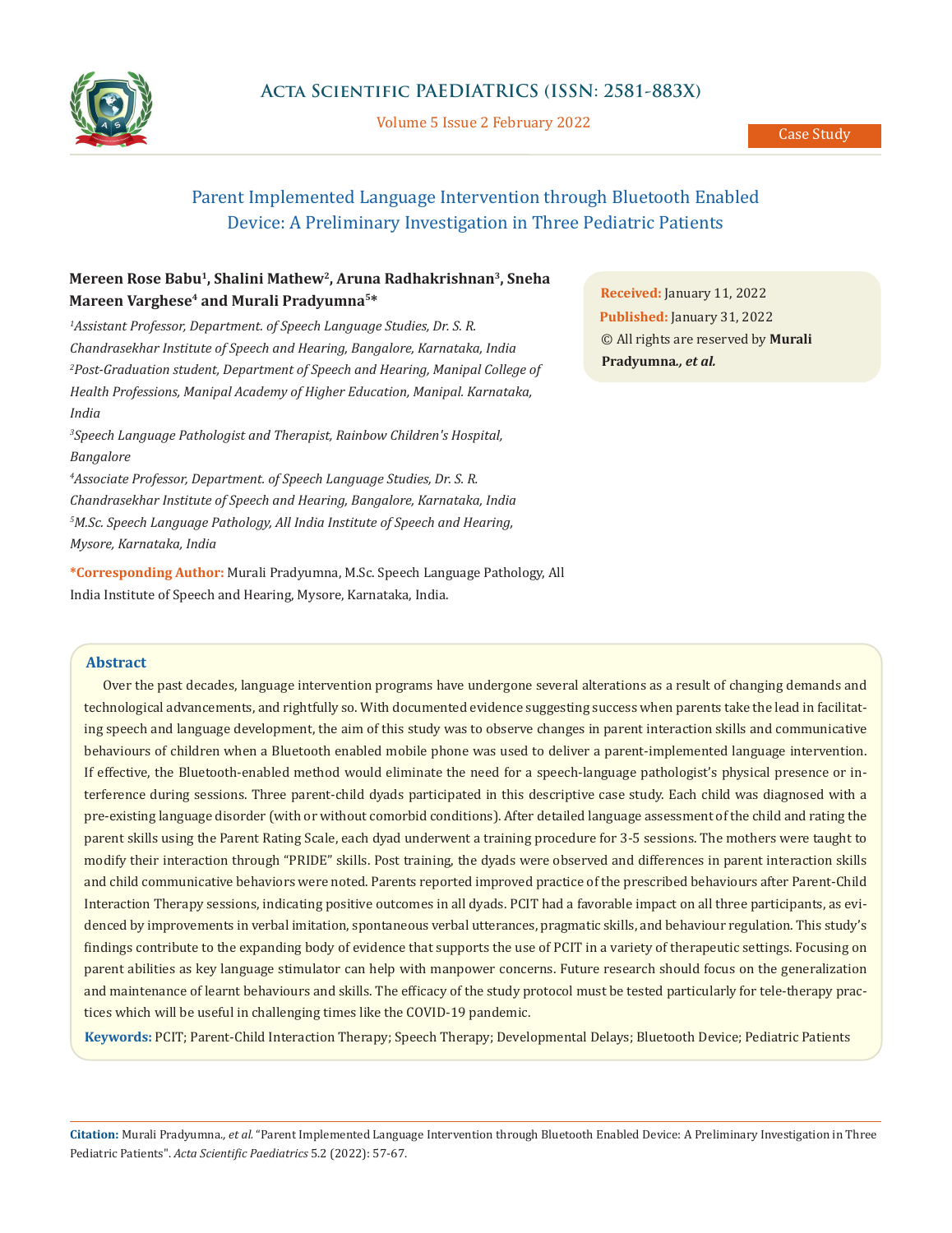# **Abbreviations**

PCIT: Parent-Child Interaction Therapy; MLU: Mean Length of Utterance

# **Introduction**

Language disorder is defined as "persistent difficulties in the acquisition and use of language across modalities (i.e., spoken, written, sign language, or other) due to deficits in comprehension or production, and language abilities that are "substantially and quantifiably" below age expectations as per the Diagnostic and Statistical Manual of Mental Disorders [1]. Shanbal and Reddy reported that around 11.5% of school-aged children had some form of communication disorders [2]. Among these, the distribution of language disorders (7.4%) was in more significant proportion as compared to speech disorders (3.8%) and multiple disorders (0.2%). Child language disorders often co-occur in association with neurodevelopmental disorders like Autism Spectrum Disorders, Learning Disabilities, Cerebral Palsy, Intellectual Disabilities, etc. and sensory deficits such as Hearing Loss. Arora and colleagues found 475 of 3,964 children (between the ages of 2 and 9 years) had at least one neurodevelopmental disorder (12.0%) [3]. Intervention for children with language disorders (with or without comorbid conditions) can be carried out using various approaches designed to focus on building language mediated through a speechlanguage pathologist. These approaches can be clinician-directed approaches, child-centred approaches, or hybrid approaches carried out in various setups (home, clinic, school, etc.) Traditionally, the clinician played a primary role in the therapy session, while the parent was expected to observe and replicate the same at home. It is not easy for parents to learn the language stimulation strategies by mere observation of therapy sessions.

Training parents to provide chances for their children to acquire novel language skills in everyday routines help the children practice language skills in relevant contexts [4] resulting in global expressive and receptive language improvement [5]. Such language interventions are referred to as "parent-implemented interventions". Heidlage and others indicated that parent-implemented language interventions might have positive effects on linguistic outcomes for young children with or at-risk for language impairment [5].

With the advent of technology, it is possible for speech-language pathologists to train parents without interfering in the therapy session. Hence, the present study aimed to observe the changes in verbal and non-verbal behaviour of children when parent implemented language intervention was provided using a Bluetooth enabled mobile phone.

# **Objectives of the study**

- To compare changes in parent interaction skills using 'PRIDE' skills framework before and after parent training using Bluetooth enabled devices.
- To compare changes in communicative behaviours in children before and after language intervention through parent training using Bluetooth enabled devices.

### **Method**

## **Participants**

The study included three children who presented with a language disorder (with or without comorbid conditions). All child participants were accompanied by their mothers who were within the mean age range of 30 to 41 years. The demographic details of the children are given in table 1.

|                                   | Child 1                                                                                                       | Child 2                                                  | Child 3                                  |
|-----------------------------------|---------------------------------------------------------------------------------------------------------------|----------------------------------------------------------|------------------------------------------|
| Age                               | 3.11 years                                                                                                    | 4.7 years                                                | 6.11 years                               |
| Sex                               | Male                                                                                                          | Male                                                     | Female                                   |
| Medical diagnosis                 | Cerebral palsy                                                                                                | Nil                                                      | Idiopathic congenital hearing impairment |
| Developmental Motor<br>Milestones | Delayed milestones along with<br>weakness of lower limbs                                                      | No reported delay in<br>milestones                       | Delayed milestones with muscle weakness. |
| Audiological findings             | Right ear: Slight low-frequency<br>hearing loss<br>Left ear: Slight hearing loss with<br>rising configuration | Bilateral hearing<br>sensitivity within<br>normal limits | Bilateral profound hearing loss          |

**Citation:** Murali Pradyumna*., et al.* "Parent Implemented Language Intervention through Bluetooth Enabled Device: A Preliminary Investigation in Three Pediatric Patients". *Acta Scientific Paediatrics* 5.2 (2022): 57-67.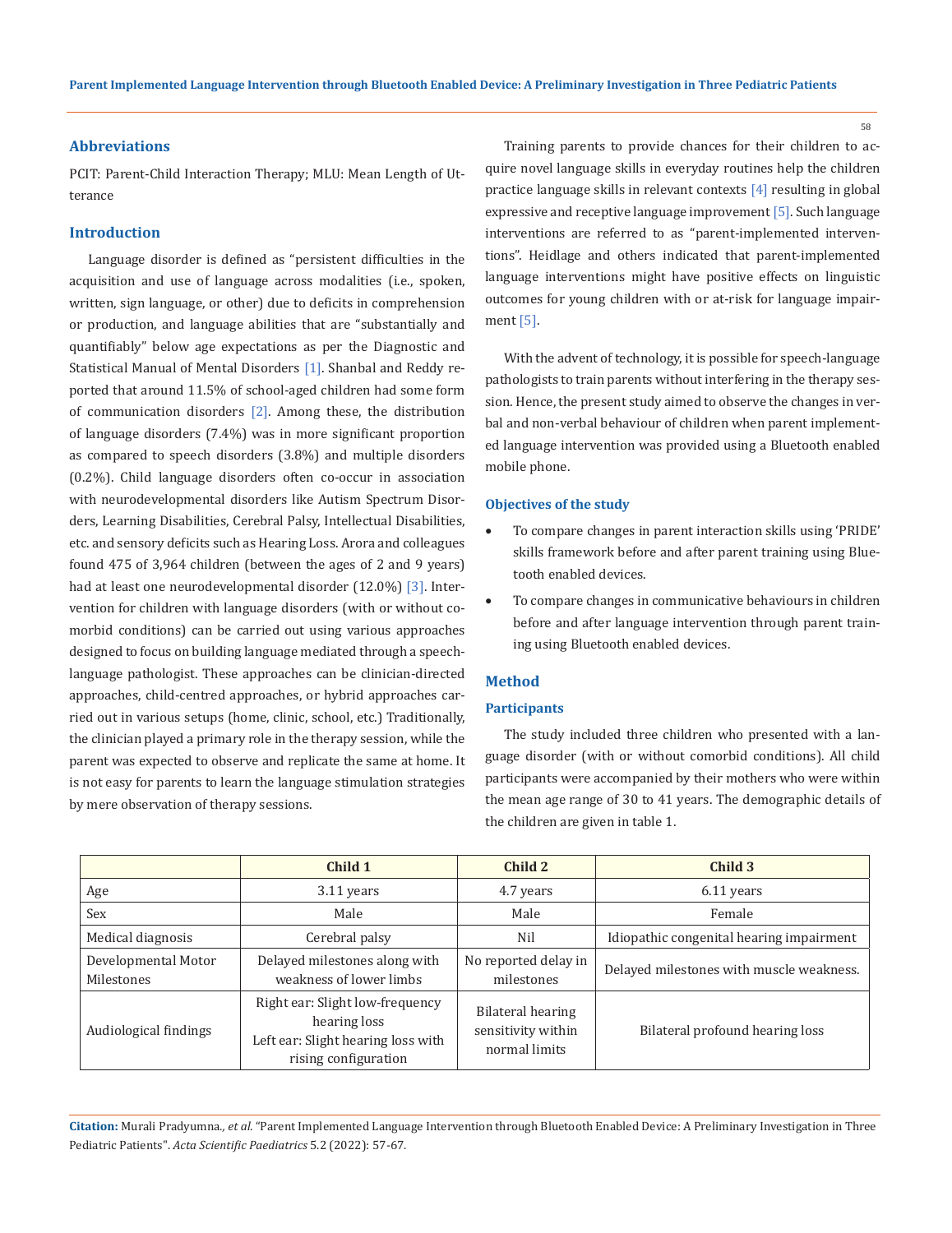|                                          |                     |                      | 59                         |
|------------------------------------------|---------------------|----------------------|----------------------------|
| Psychological<br>findings                | Developmental delay | Average Intelligence | Mild intellectual deficits |
| Receptive language<br>skills (REELS)     | $18 - 20$ months    | $27 - 30$ months     | $08 - 09$ months           |
| Expressive language<br>skills<br>(REELS) | $09 - 10$ months    | $27 - 30$ months     | $08 - 09$ months           |

**Table 1:** Demographic details of the patients.

The consenting dyads were included in the study; there were varied motivating factors for every dyad, for example, inability to commute, interest in trying a newer approach, perceived need for training for stimulation across settings.

### **Measures**

The children in every dyad underwent a detailed assessment for communicative behaviors and the parental interaction skills were evaluated using the Parent Rating Scale [6]. The Parent Rating Scale is a four-point rating scale with ratings "never", "sometimes", "often" and "always" was used (see Table 2).

| Does the parent                                                                         | <b>Never</b> | <b>Sometimes</b> | <b>Often</b> | <b>Always</b> |
|-----------------------------------------------------------------------------------------|--------------|------------------|--------------|---------------|
| Allow the child to<br>choose toys.                                                      |              |                  |              |               |
| Follow what the<br>child wants to do.                                                   |              |                  |              |               |
| Play down at child's<br>level                                                           |              |                  |              |               |
| Wait for child to<br>start the talk-with<br>words, sounds, ges-<br>tures or eye contact |              |                  |              |               |
| Give him/her extra<br>time to talk                                                      |              |                  |              |               |
| Show that I am<br>listening by<br>repeating or<br>answering him/her                     |              |                  |              |               |
| Commenting on<br>what the child is<br>doing, seeing,<br>hearing                         |              |                  |              |               |
| Not asking<br>questions                                                                 |              |                  |              |               |
| Give verbal praise                                                                      |              |                  |              |               |
| Talking slowly so<br>vour child can<br>understand                                       |              |                  |              |               |

#### **Training procedure**

All three mother-child dyads underwent 3-5 training sessions in a clinical setup where the child and the parent were seated beside each other in a sound-treated room with a glass window through which the interaction was monitored by the therapist. A Redmi wireless Bluetooth headset, connected to Huawei Honor 5x mobile phone, was used by the parent to listen to the instructions from the clinician on the other side of a one-way mirror. The audio and video samples were recorded on separate devices (Samsung and Redmi HM 2LTE-IN mobiles, respectively). The therapy room had materials (storybooks, kitchen set, colouring book, clay, fishing and boating set and so on) selected based on the interest of the child. These materials were placed on a table at the corner of the room. A phone was placed inside the room for obtaining the audio sample for analysis. The mothers were taught to modify their interaction through "PRIDE" skills [7] as listed in Table 3. The clinician explained the rationale behind every strategy and its usefulness in increasing expected behaviours and reducing undesired behaviours.

|            | <b>Strategies</b>                                                        | <b>Rationale of strategy</b>                                                                                                                           |
|------------|--------------------------------------------------------------------------|--------------------------------------------------------------------------------------------------------------------------------------------------------|
| Praise     | Praising your child                                                      | Increase confidence in<br>communication skills.<br>Positive reinforcement<br>of verbal output is<br>achieved.                                          |
| Reflection | Commenting on what<br>your child is doing.                               | Gives child access to<br>contingent language<br>input<br>Accurate language<br>model for children.<br>Decrease pressure on<br>child to speak            |
|            | Showing your child<br>you are listening by<br>repeating or<br>answering. | <b>Encourages interaction</b><br>Confirm child's<br>output-increases<br>confidence in<br>communicative ability.<br>Greater enjoyment of<br>interaction |

**Table 2:** Parent Rating Scale.

**Citation:** Murali Pradyumna*., et al.* "Parent Implemented Language Intervention through Bluetooth Enabled Device: A Preliminary Investigation in Three Pediatric Patients". *Acta Scientific Paediatrics* 5.2 (2022): 57-67.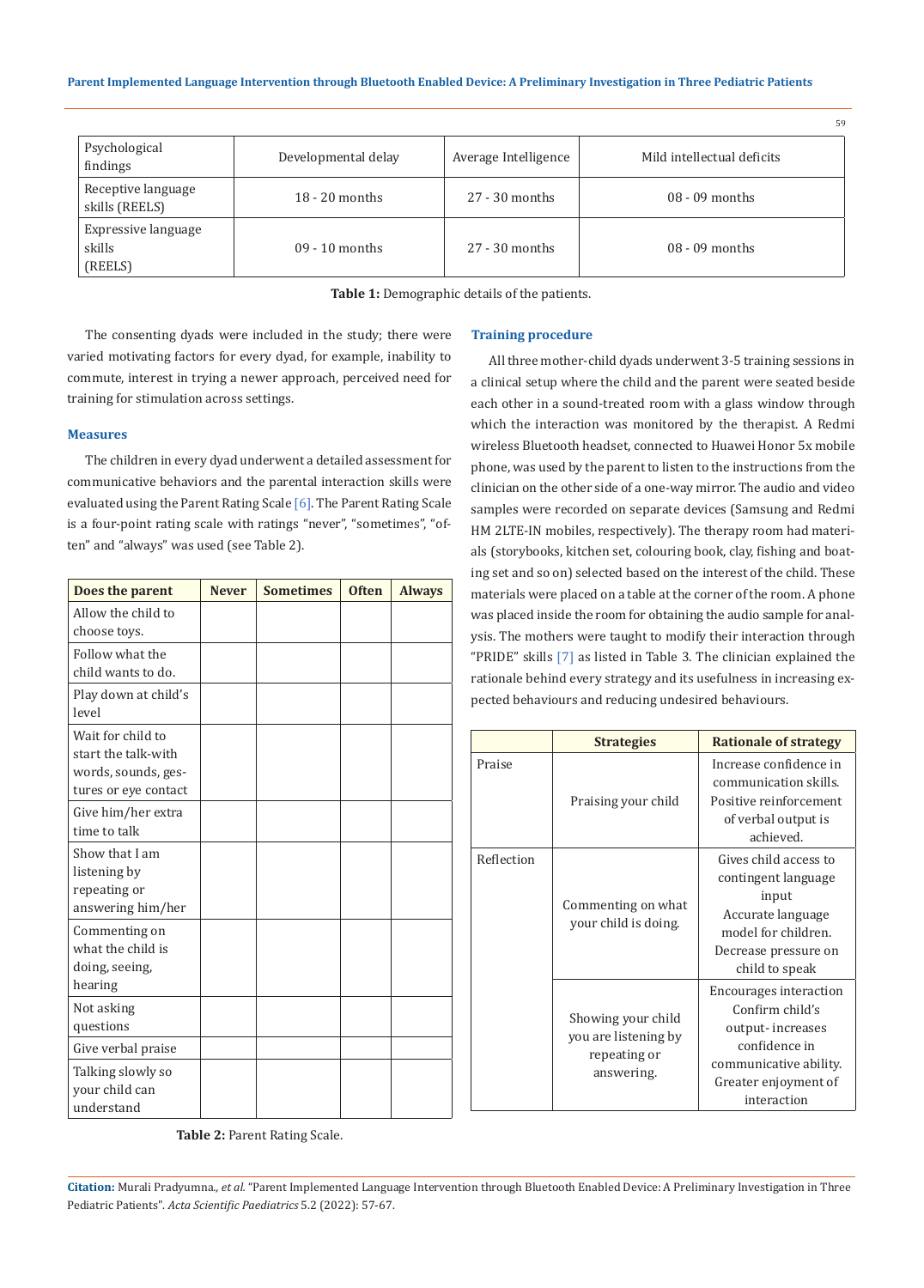| Imitation   | Following what your<br>child wants to do with<br>the toy.               | Increases a child's<br>attention and focus on<br>play.<br>Shares own focus with<br>parents.<br>Develops the sequence<br>of play.<br>Orders thoughts for<br>re-play and language<br>output. |  |  |  |  |
|-------------|-------------------------------------------------------------------------|--------------------------------------------------------------------------------------------------------------------------------------------------------------------------------------------|--|--|--|--|
|             | Showing your child<br>you are listening by re-<br>peating or answering. | <b>Encourages interaction</b><br>Confirm child's<br>output-increases<br>confidence in<br>communicative ability.<br>Greater enjoyment of<br>interaction                                     |  |  |  |  |
| Description | Commenting on what<br>your child is doing.                              | Gives child access to<br>contingent language<br>input<br>Accurate language<br>model for children.<br>Decrease pressure on<br>child to speak                                                |  |  |  |  |
|             | Talking slowly so your<br>child understands                             | Increase processing<br>time.                                                                                                                                                               |  |  |  |  |
| Enjoyment   | Praising your child                                                     | Increase confidence in<br>communication skills.<br>Positive reinforcement<br>of verbal output is<br>achieved.                                                                              |  |  |  |  |

**Table 3:** Table of strategies and their rationale. Note: The strategies and their rationale were adopted from the article with the permission of the authors "Assessing the effectiveness of parent-child interaction therapy with language delayed children: A clinical investigation. [6]"

The mothers were instructed to allow free play before implementing the instructions given by the clinician. Later on, mothers were allowed to freely implement the strategy that they learnt. In case of incorrect use of strategies, the clinician provided real-time feedback for modifications and reinforced the mothers for correct implementation through the Bluetooth enabled device. The mothers were counselled to practice the interaction at home and provide video samples for analysis. Over the sessions the therapist gradually reduced the amount of feedback given, expecting the parent to self-monitor.

# **Procedure and data analysis**

Parent rating scale was administered once before the procedure began and once after completion of training. The audio and video recordings merged using the software - Adobe Premiere Pro. for analysis of mother-child interaction. These interactions were used to enumerate intentional communicative behaviours pre-training (first session) and post-training (last session).

The recorded videos were reviewed to find out changes in intentional communication behaviours (verbal and non-verbal).

## **Results**

The following results were noted in the PRIDE skills (see Table 4). Based on the findings obtained from the Parent Rating Scale, the parents were noted to have significant reduction in their nonpreferred language stimulation which mainly included questioning, commanding, and negative reinforcement. Now, with precise understanding and appropriate usage of the strategies, there were child specific positive changes noted in their interaction skills where they show increased willingness in following their child's intention and giving them time to express themselves. Along with this, description, imitation and dominance of positive reinforcement were noted which lead to better verbal output from their child.

|                                                                                 | Dyad 1       |        |        | Dyad 2       | Dyad 3    |              |
|---------------------------------------------------------------------------------|--------------|--------|--------|--------------|-----------|--------------|
|                                                                                 | Pre          | Post   | Pre    | Post         | Pre       | Post         |
| Allow the child to choose toys                                                  | Always       | Always | Always | <b>Often</b> | Always    | Always       |
| Follow what the child wants to do                                               | 0ften        | Always | Always | Always       | Often     | <b>Often</b> |
| Play down at child's level                                                      | Always       | Always | Never  | Sometimes    | Sometimes | Always       |
| Wait for child to start the talk-with words, sounds,<br>gestures or eye contact | <b>Often</b> | Often  | Always | <b>Often</b> | Often     | Always       |

**Citation:** Murali Pradyumna*., et al.* "Parent Implemented Language Intervention through Bluetooth Enabled Device: A Preliminary Investigation in Three Pediatric Patients". *Acta Scientific Paediatrics* 5.2 (2022): 57-67.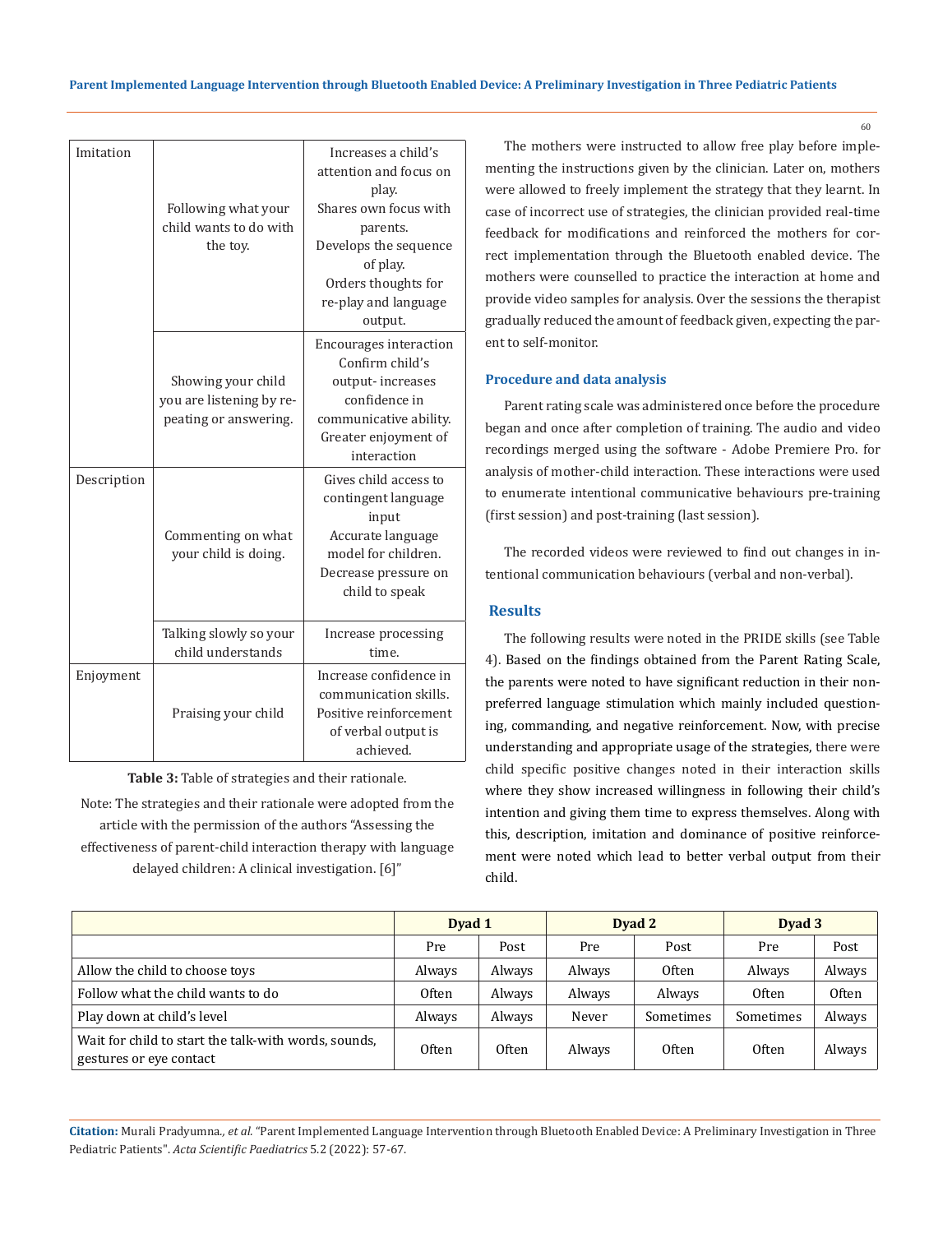#### **Parent Implemented Language Intervention through Bluetooth Enabled Device: A Preliminary Investigation in Three Pediatric Patients**

|                                                               |              |              |              |              |              | 61           |
|---------------------------------------------------------------|--------------|--------------|--------------|--------------|--------------|--------------|
| Give him/her extra time to talk                               | <b>Often</b> | <b>Often</b> | Always       | <b>Often</b> | Always       | Always       |
| Show that I am listening by repeating or answering<br>him/her | Always       | Always       | Always       | Always       | Always       | Always       |
| Commenting on what the child is doing, seeing,<br>hearing     | <b>Often</b> | Often        | <b>Often</b> | Often        | Always       | Always       |
| Not asking questions                                          | Sometimes    | Often        | Never        | Often        | Sometimes    | <b>Often</b> |
| Give verbal praise                                            | Always       | Always       | <b>Often</b> | Always       | Always       | Always       |
| Talking slowly so your child can understand                   | Always       | <b>Often</b> | Never        | Always       | <b>Often</b> | Always       |

**Table 4:** Parent Rating Scale Pre- and Post- Findings.

The changes observed in intentional communicative behaviors (see Table 5) were quantified based on the number of verbal and non-verbal behaviors depicted in Figure 1. Use of vocalizations, protowords, true words, and phrases were considered verbal communicative behaviors while the facial expressions, gestures, and use of manual signs were categorized as non-verbal communicative behaviors. For Child 1, an overall increase in communicative behaviors was noted with an exceptional increase in use of verbal utterances. Child 2 exhibited significant increase in verbal output as well as a more diverse range of pragmatic functions at the end of 5 sessions. In case of child 3, there was a quantitative decline in non-verbal communicative behaviors with the frequency verbal communicative skills remaining constant compared to the pretraining session. The possible reasons for this decline will be discussed in the next section.

|                                    |                                 | Child 1   |              |                |     | Child 2 |             |     | Child 3   |     |                |     |
|------------------------------------|---------------------------------|-----------|--------------|----------------|-----|---------|-------------|-----|-----------|-----|----------------|-----|
|                                    |                                 | Pre       |              | <b>Post</b>    |     | Pre     | <b>Post</b> |     | Pre       |     | Post           |     |
| Pragmatic<br>functions             | Mode                            | Frequency | MLU          | Frequency      | MLU | MLU     | Frequency   | MLU | Frequency | MLU | Fre-<br>quency | MLU |
| Protesting                         | Early<br>sounds                 | 3         |              | $\overline{4}$ |     |         |             |     |           |     |                |     |
|                                    | Screams<br>and whines           |           |              |                |     |         |             |     |           |     |                |     |
| Demand to<br>continue<br>an action | Facial<br>expression<br>& smile | 5         |              | $\overline{7}$ |     |         |             |     |           |     |                |     |
|                                    | Squeal, coo<br>and fuss         |           |              | 31             |     |         |             |     |           |     |                |     |
|                                    | Vocalisa-<br>tions              |           |              | 41             |     |         |             |     |           |     |                |     |
| Request<br>more of an<br>action    | Facial<br>expression<br>& smile |           |              |                |     |         |             |     |           |     |                |     |
|                                    | Squeal, coo<br>and fuss         |           |              |                |     |         |             |     |           |     |                |     |
|                                    | Early<br>sounds                 |           |              |                |     |         |             |     |           |     |                |     |
|                                    | Verbally-<br>Word/<br>Phrase    | 6         | $\mathbf{1}$ |                |     |         |             |     |           |     |                |     |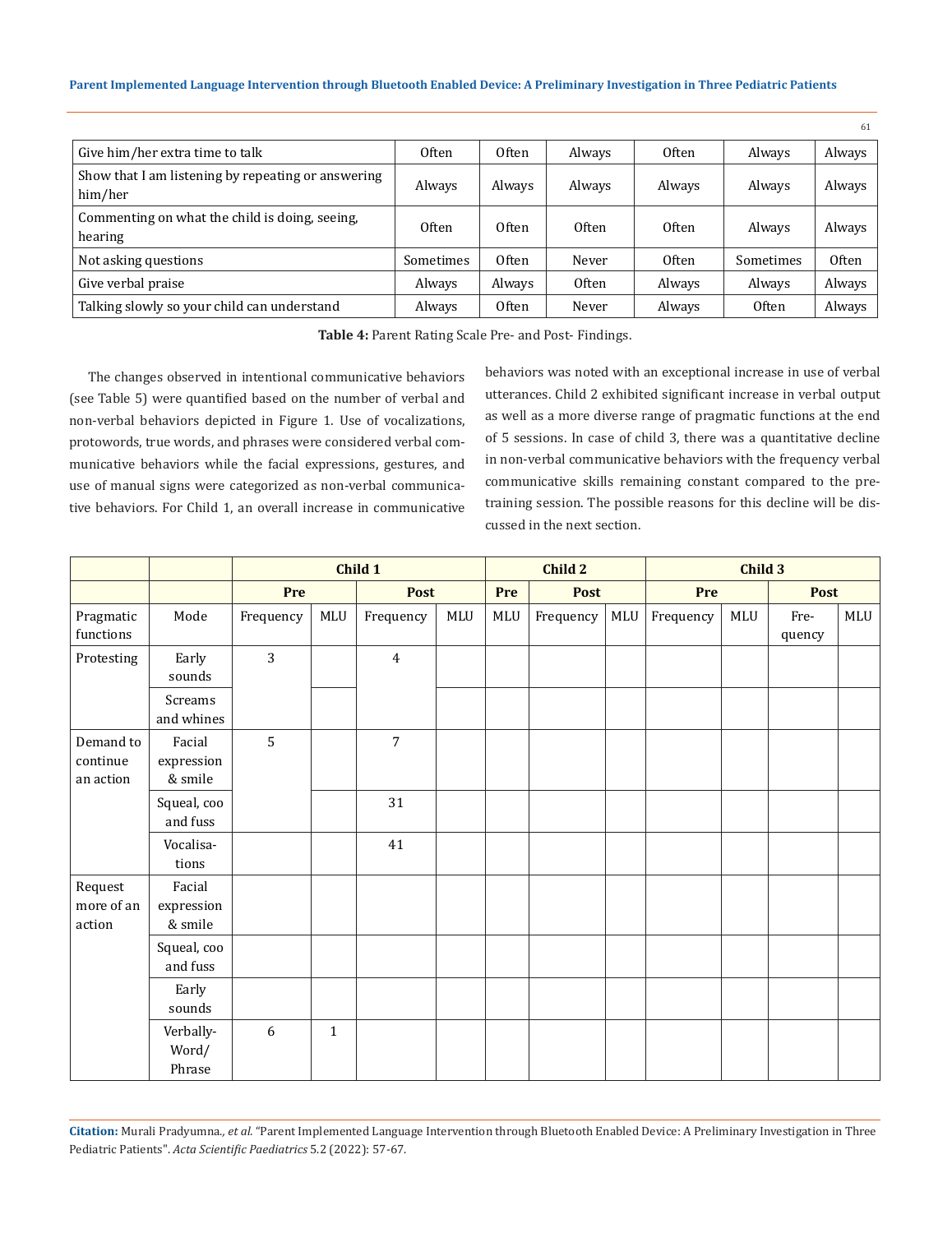|                         |                           |  |  |                |                |                |                |             | 62 |
|-------------------------|---------------------------|--|--|----------------|----------------|----------------|----------------|-------------|----|
| Refuses                 | Body                      |  |  |                | $1\,$          |                | $\overline{5}$ | $\mathbf 1$ |    |
| or rejects<br>something | movements                 |  |  |                |                |                |                |             |    |
|                         | Simple<br>gestures        |  |  |                |                |                |                |             |    |
|                         | Conven-                   |  |  |                | $\mathbf 1$    |                |                |             |    |
|                         | tional                    |  |  |                |                |                |                |             |    |
|                         | gestures                  |  |  |                |                |                |                |             |    |
|                         | Verbally-                 |  |  |                |                |                |                |             |    |
|                         | Word/<br>Phrase           |  |  |                |                |                |                |             |    |
| Requests                | Body move-                |  |  |                |                |                |                |             |    |
| more of an              | ments                     |  |  |                |                |                |                |             |    |
| object                  | Gestures                  |  |  |                |                |                |                |             |    |
|                         | One word                  |  |  |                |                |                |                |             |    |
|                         | utterance                 |  |  |                |                |                |                |             |    |
|                         | Phrases                   |  |  | $\overline{2}$ | $\overline{2}$ | $\overline{2}$ |                |             |    |
| Makes                   | Gestures                  |  |  |                |                |                | $\mathbf 1$    | $\sqrt{2}$  |    |
| choices                 | One word                  |  |  |                |                |                |                |             |    |
|                         | utterance                 |  |  |                |                |                |                |             |    |
|                         | Phrases                   |  |  | $2.0 -$        |                |                |                |             |    |
|                         |                           |  |  | $4.0\,$        |                |                |                |             |    |
| Requests a              | Gestures                  |  |  |                |                |                |                |             |    |
| new object              | One word                  |  |  |                | $1\,$          |                |                |             |    |
|                         | utterance                 |  |  |                |                |                |                |             |    |
|                         | Phrases                   |  |  | $\mathbf{3}$   | $1\,$          | $\sqrt{2}$     |                |             |    |
| Requests                | Gestures                  |  |  |                |                |                |                |             |    |
| attention               | One word                  |  |  |                |                |                |                |             |    |
|                         | utterance                 |  |  |                |                |                |                |             |    |
|                         | Phrases                   |  |  | $\sqrt{2}$     |                |                |                |             |    |
| Directs                 | Conven-                   |  |  |                |                |                | 15             | $\, 8$      |    |
| adult<br>attention      | tional<br>gestures        |  |  |                |                |                |                |             |    |
| ${\sf to}$              | Abstract                  |  |  |                | $\sqrt{3}$     |                |                |             |    |
| something               | symbols                   |  |  |                |                |                |                |             |    |
|                         | Verbally-                 |  |  |                |                |                |                |             |    |
|                         | Word/                     |  |  |                |                |                |                |             |    |
|                         | Phrase                    |  |  |                |                |                |                |             |    |
| Labelling               | Mimics                    |  |  |                | $\sqrt{7}$     |                |                |             |    |
|                         | sound of                  |  |  |                |                |                |                |             |    |
|                         | object                    |  |  |                |                |                |                |             |    |
|                         | Gestures                  |  |  |                |                |                | $\mathbf{3}$   |             |    |
|                         | Pantomim-                 |  |  |                |                |                | $\overline{c}$ |             |    |
|                         | ing actions               |  |  |                |                |                |                |             |    |
|                         | Rote learnt<br>utterances |  |  |                |                |                |                |             |    |
|                         | Spoken                    |  |  |                | $20\,$         |                |                | $14\,$      |    |
|                         | word                      |  |  |                |                |                |                |             |    |
|                         | Phrases                   |  |  | $2.0 -$        | $\mathbf{3}$   | $\overline{c}$ |                |             |    |
|                         |                           |  |  | $3.0\,$        |                |                |                |             |    |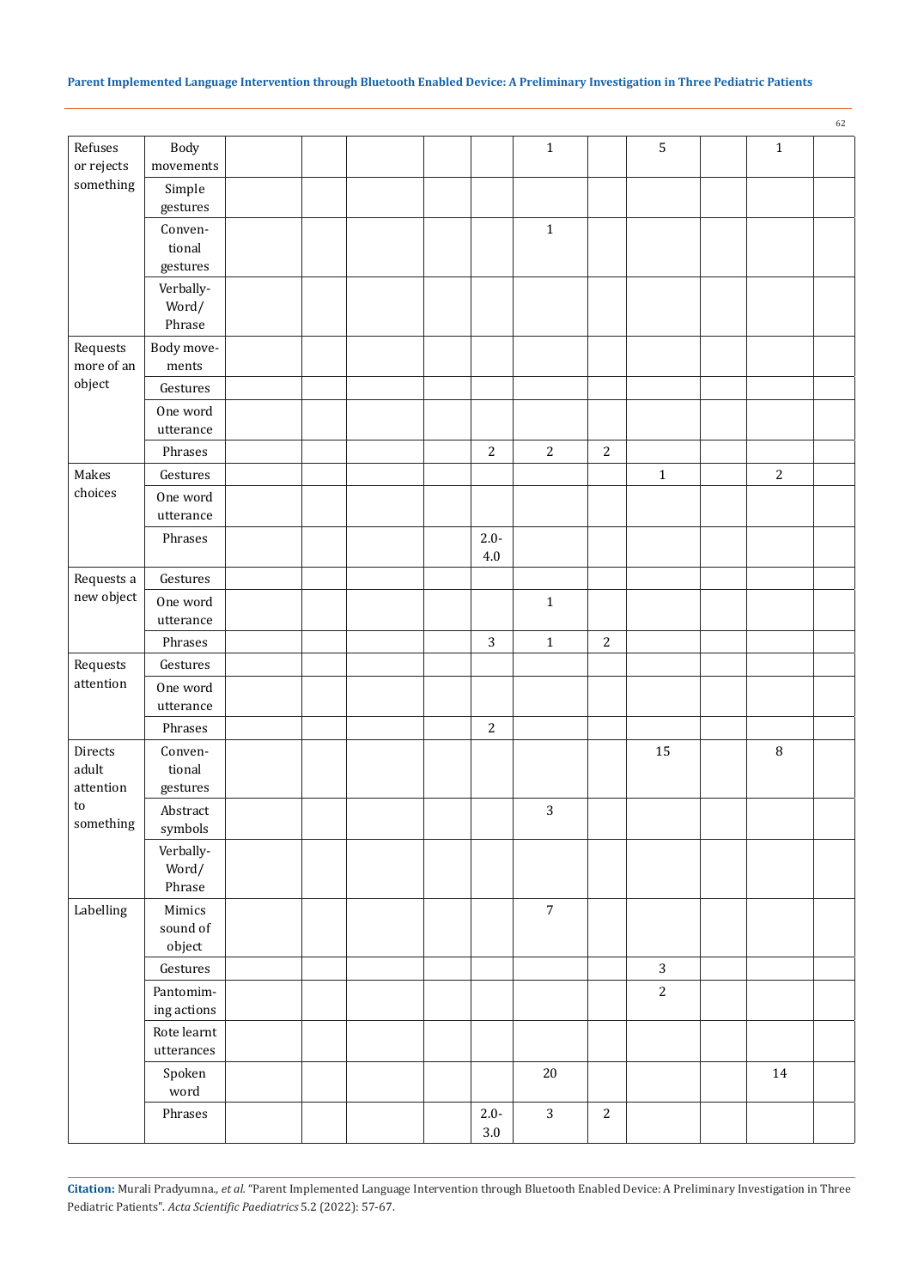### **Parent Implemented Language Intervention through Bluetooth Enabled Device: A Preliminary Investigation in Three Pediatric Patients**

|                     |                               |  |  |                |                    |                |                | 63 |
|---------------------|-------------------------------|--|--|----------------|--------------------|----------------|----------------|----|
| Offers              | Gestures                      |  |  |                |                    |                |                |    |
| things or<br>shares | One word                      |  |  | $\mathbf{1}$   | $\mathbf{1}$       |                |                |    |
|                     | utterance                     |  |  |                |                    |                |                |    |
|                     | Phrases                       |  |  |                |                    |                |                |    |
| Asks ques-          | Gestures                      |  |  |                |                    |                |                |    |
| tion                | One word<br>utterance         |  |  |                |                    |                |                |    |
|                     | Phrases                       |  |  | $\overline{2}$ | $2.0 -$<br>$4.0\,$ |                |                |    |
| Answers<br>yes/no   | Body<br>movements             |  |  |                |                    |                |                |    |
| questions           | $\mbox{Simple}$<br>gestures   |  |  |                |                    |                |                |    |
|                     | Manual<br>sign                |  |  |                |                    | $\mathbf 1$    |                |    |
|                     | Conven-<br>tional<br>gestures |  |  |                |                    | $\overline{3}$ | $\mathbf{1}$   |    |
|                     | Verbally-<br>Word/<br>Phrase  |  |  |                |                    |                |                |    |
| Makes               | Gestures                      |  |  |                |                    | $20\,$         | $\overline{2}$ |    |
| comments            | Pantomim-<br>ing actions      |  |  |                |                    | 14             |                |    |
|                     | Mimics<br>sound               |  |  |                |                    | $\mathbf{1}$   |                |    |
|                     | Spoken<br>word                |  |  | 3              |                    | 12             |                |    |
|                     | Phrases                       |  |  | 15             | $2.0 -$<br>3.0     |                |                |    |

**Table 5:** Intentional Communicative Behaviors Pre- and Post- Training.



# **Discussion**

Three clinically distinct children and their parents were considered for this study. The aim was to check for effect of parent interaction training on child's language behaviors using PRIDE skills through counseling and real time-feedback from the clinician.

# **Parent-child interaction skills**

The following as reported based on the Parent Rating Scale findings (see Table 4).

# **Parent 1**

# **Pre-training report**

The parent was observed to use an indirect method of interaction; need for modification was identified with respect to relying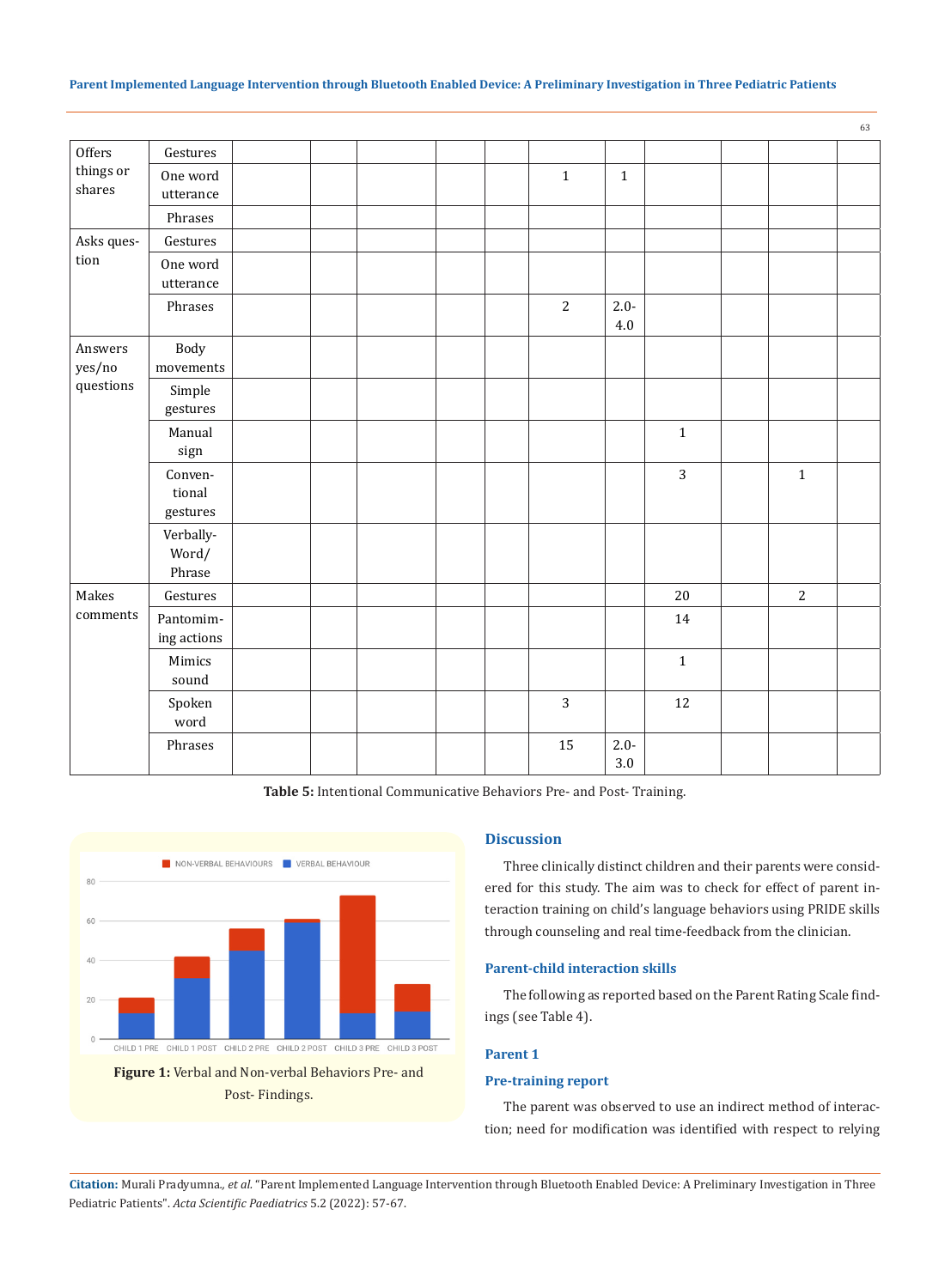on use of too many questions, speaking at a slower pace for better understandability at all times and infrequency in following the child's lead during play.

#### **Post-training report**

There was a positive increase in having the child lead interactive activities. The parent was observed to use description (extension and expansion) and commands along with relevant requests for information, without excessive questioning, in a well-balanced proportion. The parent also provided increased waiting time for the child to respond and used positive reinforcement strategies.

# **Parent 2**

#### **Pre-training report**

It was inferred that the parent was overly dependent on the child to initiate interactions with objects/activities of his interest. The parent seemed to wait and give the child extra time to talk with no prompting or perlocutionary responses. The parent did not modify the setting or behavior for better interaction with the child (i.e., speaks slowly, play down at the child's level). Reinforcement was done in the form of verbal praise.

#### **Post-training report**

The parent had begun to initiate more structured forms of interactions at the child's level while choosing some activities themselves, speaking slowly and prompting for responses when needed more frequently. There was a drastic decrease reported in using questions for facilitation of a response. Positive reinforcement strategies were also reported to be used consistently.

#### **Parent 3**

# **Pre-training report**

The parent reported to play down at the child's level only sometimes. Asking for information was the primary strategy to create opportunities for the child to communicate. The parent-child interactions were mostly initiated by the parent and no communication strategies to enhance comprehension were used.

#### **Post-training report**

Post training the parent reported that there was an increase in interactive activities at the child's level and rate of speech was altered for ease of comprehension. The parent was able to use more descriptive modeling strategies instead of use of questions to increase opportunities for the child to communicate. It was also reported that the parent waited for the child to initiate interaction when there was an obvious need to do so.

# **Intentional Communicative Behaviors (refer Table 5) Child 1**

# **Pre-training observations**

The 3 years 11-month-old male, was diagnosed with a receptive and expressive language delay associated with cerebral palsy. On assessment, it was found that he could comprehend simple onestep commands, identify family members, a few body parts, most commonly used objects like spoon, plate, glass, etc. along with their use.

On pre-training observation of the child, it was noted that the child used a combination of both verbal and non-verbal modes to protest, demand continuation of an activity and request more of an action. The verbal behaviour was limited to naming parents while the non-verbal behaviours were basic, primitive acts. It was evident that it was a need-based form of communication.

### **Post-training observations**

The child showed overall qualitative improvement in pre-linguistic behaviours. Verbal imitation of parent utterances emerged. Gradual increase in sitting tolerance, task compliance, and increased attention and concentration span was present.

The above-mentioned changes were a result of a three-day intensive in-session and post-session coaching. The carryover of these skills was planned to be monitored through tele-mode since the dyad was unable to continue the regular sessions due to personal reasons.

When the pre- and post- training recordings were compared for pragmatic functions, the child was found to have increased frequency of both verbal and non-verbal communicative behaviours. The verbal form of indication to continue an action increased from 13 to 31 instances, this could be as a result of the child's increased compliance to overall exploration and play.

#### **Child 2**

# **Pre-training observations**

The 4 year and 7-month-old male was diagnosed with receptive and expressive language delay associated with no comorbidities.

**Citation:** Murali Pradyumna*., et al.* "Parent Implemented Language Intervention through Bluetooth Enabled Device: A Preliminary Investigation in Three Pediatric Patients". *Acta Scientific Paediatrics* 5.2 (2022): 57-67.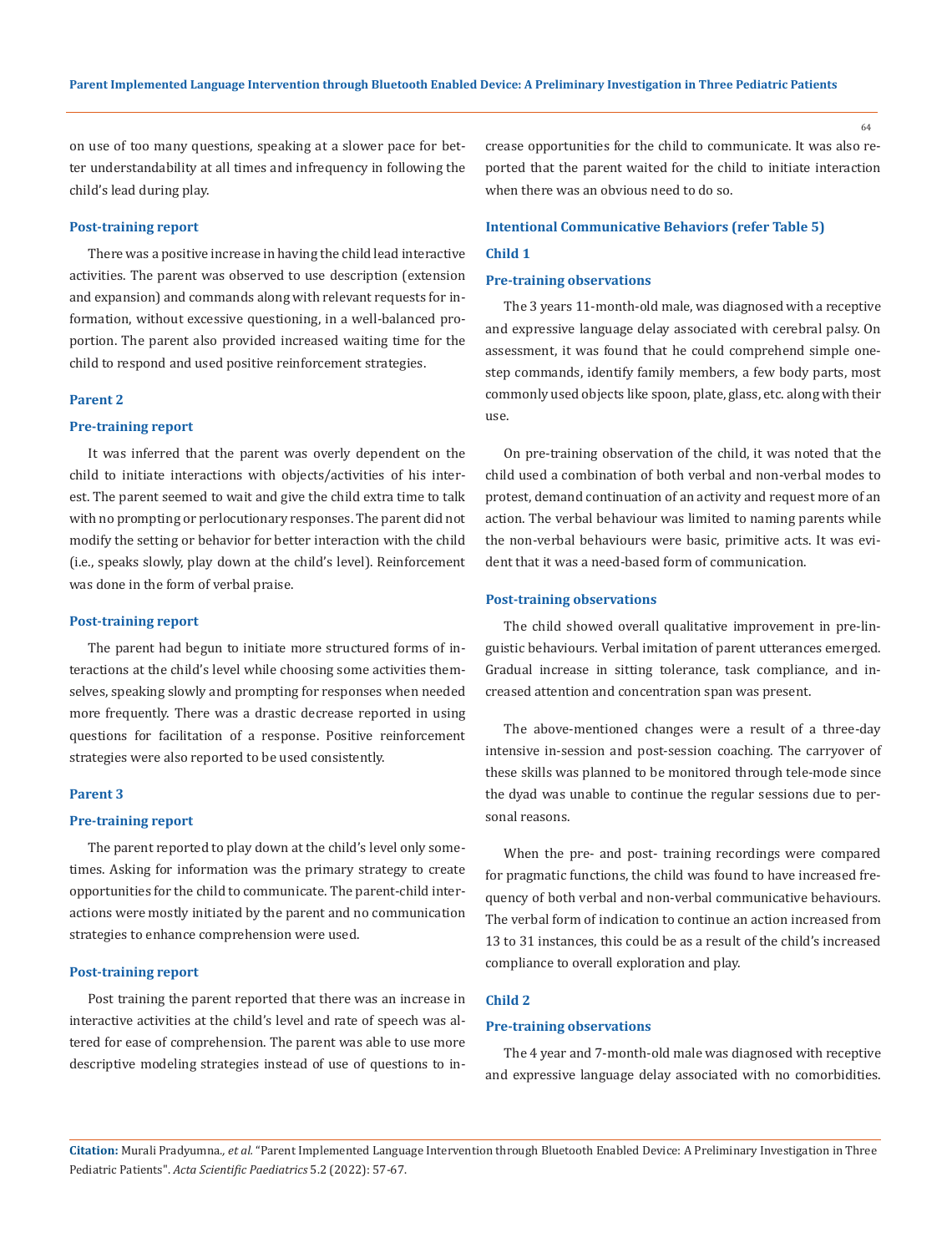He was able to follow two step commands, identify common lexical items under categories such as animals, vegetables, fruits, body parts, and most commonly used objects along with their use. He was also able to identify colours.

He was able to request attention and more of an object/new object, make choices, refuse, direct adult's attention, label objects in immediate environment and recite part rote learnt verbal utterances (alphabets and numbers). He used 2.0 - 4.0 mean length of utterance (MLU) to do so. He was predominantly a verbal communicator.

### **Post-training observations**

There was an increased duration of sitting tolerance with improved attention and concentration skills over the five days of training. The parent interaction was modified by recommending strategies relevant to the dyad, i.e., imitation, description and positive reinforcement while maintaining frequency of use of commands and questions.

On analysing the post-training session, pragmatic functions - refusal or rejection, directing adult's attention to something, offering things or sharing, asking for information and making comments were found to be present. The child also used newly emerged exclamations like 'wow' and 'ahha'. Overall increase in frequency of verbal utterances was also noted with similar MLU as in pre-training. Use of strategies that the parent was trained for had a higher influence on the child's communicative function compared to other dyads. This might be attributed to absence of comorbidities.

#### **Child 3**

## **Pre-training observations**

The 6 year and 11-month-old female was diagnosed with receptive and expressive language delay associated with congenital hearing impairment and mild intellectual deficits. She could follow simple one step commands with gestural instruction, identify family members, body parts, and commonly used objects along with their use. She communicated through instrumental use of caregivers, pointing, and vocalizations.

The child used non-verbal mode of communication for refusal/ rejection, to direct others' attention, to label, answer yes/no questions and make comments. The non-verbal communicative behaviours were in the form of body movements, conventional gestures, pantomiming actions and rare instances of use of manual signs. Occasional use of single word utterances were also noted to make comments.

#### **Post-training observations**

There was an overall improvement in pre-linguistic behaviours over the sessions. The parent was able to facilitate use of communicative behaviours as guided by the clinician. The parent's interaction skills were modified so as to facilitate verbal communicative behaviours through imitation, description, and reinforcement while continuing to ask questions and give commands.

The child showed almost equal number of verbal utterances pretraining. The frequency of intentional communicative behaviours was found to be reduced in the fifth session owing to inconsistency of communicative behaviours of the child over the training period. One of the reasons why post-training communicative behaviours in general might have reduced is due to the parent's choice to focus on labelling skills as the child showed promising one-word responses verbally, though the child could elaborate gestures and the same could be modified for even complex communication. This reinforces the need to consider the communicative performance across settings to decipher the true effectiveness of PCIT.

When parents opt to follow their child's lead, children with developmental delays, behavioural disorders, and communication difficulties improve their language abilities specifically: "verbal initiations, MLU and the proportion of child-to-parent utterances"  $[8,9]$ . We found that short term intervention resulted in significant communicative progress of the dyad. PCIT is known to increase parent knowledge about the role of language input [8], particularly their language stimulation methods and interactive skills as evident from our observation of the PRIDE skills. Parent-Child Interaction Therapy has been documented to be effective in increasing reported daily practice of special play time in as few as 5 sessions [10] and improved parents' abilities to change their linguistic behaviours in a short period of time i.e., during the intervention [11] as noted for Dyad 2 in this study.

The parents reported increased practice of the suggested behaviors post PCIT sessions. PCIT had a positive effect on all three participants, evidently on parameters: verbal imitation, increased spontaneous verbal utterances, improved pragmatic skills and behavior regulation. These findings are consistent with other studies

**Citation:** Murali Pradyumna*., et al.* "Parent Implemented Language Intervention through Bluetooth Enabled Device: A Preliminary Investigation in Three Pediatric Patients". *Acta Scientific Paediatrics* 5.2 (2022): 57-67.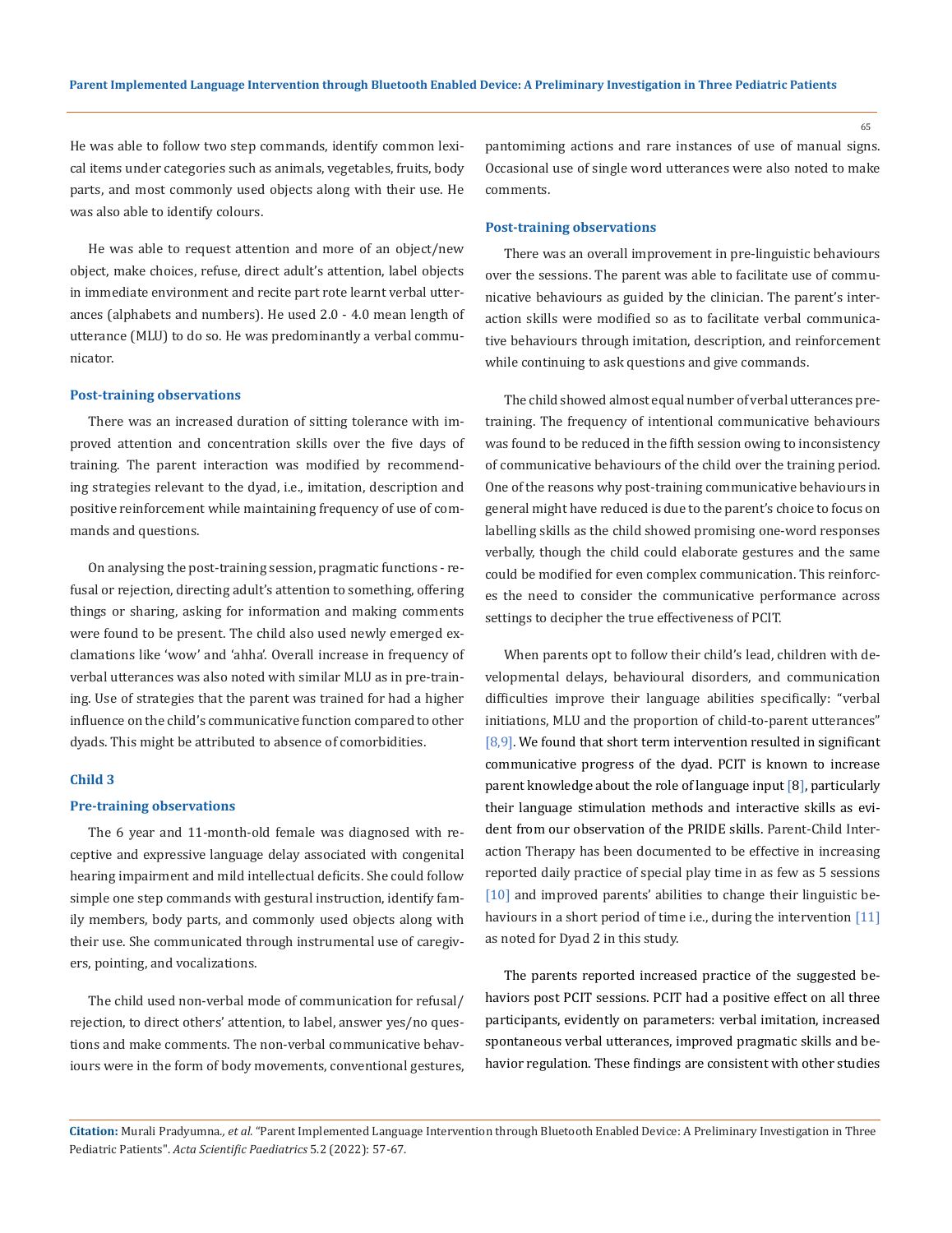that report improvements in the children's mean length of utterance, the ratio of time of child to parent speech were found after the therapy  $[12,13]$ .

Klatte and Roulstone reported that PCIT is applied in a range of methods by speech and language pathologists (SLPs) depending on "organizational constraints, family needs and practicalities" [14]. PCIT is valued by SLPs, yet it is difficult to implement. Lim and colleagues investigated challenges in service delivery in the area of speech language pathology across Australia and Canada  $[15]$ . The challenges reported were disparity in SLP demand and availability, and poor involvement of the caregivers. Likewise in India, issues regarding awareness, accessibility, availability, and affordability of the rehabilitation services have been documented in states like Goa, Kerala and Rajasthan [16-18]. Through internet-based PCIT, speech-language pathologists can overcome these challenges.

# **Conclusion**

The findings of this study add to the literature supporting use of PCIT to diverse clinical population. Adequate modifications can be made to the protocol to suit the needs of every caregiver-child dyad aiding in increasing efficiency of speech-language intervention services in a country such as India. Issues regarding accessibility to services and availability of manpower can be overcome by rationing the intervention session and capitalizing on parent skills as primary language stimulators.

The study needs to be replicated with higher number of participants and varying clinical profiles. Future studies must investigate generalization and maintenance of learned behaviours and skills. The effectiveness of the protocol used in the study must be tested when applied to tele-therapy.

# **Bibliography**

- 1. [American Psychiatric Association.](https://www.psychiatry.org/psychiatrists/practice/dsm) Diagnostic and Statistical Manual of Mental Disorders. 5<sup>th</sup> ed., American Psychiatric As[sociation \(2013\).](https://www.psychiatry.org/psychiatrists/practice/dsm)
- 2. Shanbal Jayashree., *et al*[. "Distribution of Communication Dis](https://www.researchgate.net/publication/317721542_Distribution_of_Communication_Disorders_in_Primary_School_Children)[orders in Primary School Children".](https://www.researchgate.net/publication/317721542_Distribution_of_Communication_Disorders_in_Primary_School_Children) *Journal of All India Insti[tute of Speech and Hearing](https://www.researchgate.net/publication/317721542_Distribution_of_Communication_Disorders_in_Primary_School_Children)* 34 (2015): 128-133.
- 3. Arora Narendra K., *et al*[. "Neurodevelopmental Disorders in](https://pubmed.ncbi.nlm.nih.gov/30040859/)  [Children Aged 2-9 Years: Population-Based Burden Estimates](https://pubmed.ncbi.nlm.nih.gov/30040859/)  [across Five Regions in India".](https://pubmed.ncbi.nlm.nih.gov/30040859/) *PLOS Medicine* 15.7 (2018): [e1002615.](https://pubmed.ncbi.nlm.nih.gov/30040859/)
- 4. Schreibman Laura., *et al*[. "Naturalistic Developmental Behav](https://link.springer.com/article/10.1007%2Fs10803-015-2407-8)[ioral Interventions: Empirically Validated Treatments for Au](https://link.springer.com/article/10.1007%2Fs10803-015-2407-8)tism Spectrum Disorder". *[Journal of Autism and Developmental](https://link.springer.com/article/10.1007%2Fs10803-015-2407-8)  Disorders* [45.8 \(2015\): 2411-2428.](https://link.springer.com/article/10.1007%2Fs10803-015-2407-8)
- 5. Heidlage Jodi K., *et al*[. "The Effects of Parent-Implemented](https://www.sciencedirect.com/science/article/abs/pii/S0885200618301546?via%3Dihub)  [Language Interventions on Child Linguistic Outcomes: A Meta-](https://www.sciencedirect.com/science/article/abs/pii/S0885200618301546?via%3Dihub)Analysis". *[Early Childhood Research Quarterly](https://www.sciencedirect.com/science/article/abs/pii/S0885200618301546?via%3Dihub)* (2019).
- 6. Falkus Gila., *et al*[. "Assessing the Effectiveness of Parent-Child](https://journals.sagepub.com/doi/10.1177/0265659015574918)  [Interaction Therapy with Language Delayed Children: A Clini](https://journals.sagepub.com/doi/10.1177/0265659015574918)cal Investigation". *[Child Language Teaching and Therapy](https://journals.sagepub.com/doi/10.1177/0265659015574918)* 32.1 [\(2015\): 7-17.](https://journals.sagepub.com/doi/10.1177/0265659015574918)
- 7. Garcia Dainelys., *et al*[. "Language Production in Children with](https://www.tandfonline.com/doi/full/10.1080/15374416.2014.900718)  [and at Risk for Delay: Mediating Role of Parenting Skills".](https://www.tandfonline.com/doi/full/10.1080/15374416.2014.900718) *Jour[nal of Clinical Child and Adolescent Psychology](https://www.tandfonline.com/doi/full/10.1080/15374416.2014.900718)* 44.5 (2014): [814-825.](https://www.tandfonline.com/doi/full/10.1080/15374416.2014.900718)
- 8. Fatima Arooj., *et al*[. "Effects of Parent Child Interaction Ther](http://jrmi.pk/article/view/288)[apy on Children with Language Delay at a Tertiary Care Hos](http://jrmi.pk/article/view/288)pital of Lahore, Pakistan". *[Journal of Rehman Medical Institute](http://jrmi.pk/article/view/288)* [7.1 \(2021\).](http://jrmi.pk/article/view/288)
- 9. Shafi Reem MA., *et al*[. "Parent-Child Interaction Therapy in a](https://www.frontiersin.org/articles/10.3389/fpsyt.2018.00427/full)  [Case of Global Developmental Delay and Leukoencephalopa](https://www.frontiersin.org/articles/10.3389/fpsyt.2018.00427/full)thy". *[Frontiers in Psychiatry](https://www.frontiersin.org/articles/10.3389/fpsyt.2018.00427/full)* 9.427 (2018).
- 10. Melo Valeria., *et al*[. "Internet Parent-Child Interaction Ther](https://journals.lww.com/md-journal/Fulltext/2021/10150/Internet_parent_child_interaction_therapy__I_PCIT_.57.aspx)[apy \(I-PCIT\) in Medically Ill Child".](https://journals.lww.com/md-journal/Fulltext/2021/10150/Internet_parent_child_interaction_therapy__I_PCIT_.57.aspx) *Medicine* 100.41 (2021): [e27547.](https://journals.lww.com/md-journal/Fulltext/2021/10150/Internet_parent_child_interaction_therapy__I_PCIT_.57.aspx)
- 11. Suskind Dana L., *et al*[. "A Parent-Directed Language Interven](https://www.cambridge.org/core/journals/journal-of-child-language/article/abs/parentdirected-language-intervention-for-children-of-low-socioeconomic-status-a-randomized-controlled-pilot-study/C6707146A62899FA2834C85D77997418)[tion for Children of Low Socioeconomic Status: A Randomized](https://www.cambridge.org/core/journals/journal-of-child-language/article/abs/parentdirected-language-intervention-for-children-of-low-socioeconomic-status-a-randomized-controlled-pilot-study/C6707146A62899FA2834C85D77997418)  Controlled Pilot Study". *[Journal of Child Language](https://www.cambridge.org/core/journals/journal-of-child-language/article/abs/parentdirected-language-intervention-for-children-of-low-socioeconomic-status-a-randomized-controlled-pilot-study/C6707146A62899FA2834C85D77997418)* 43.2 (2015): [366-406.](https://www.cambridge.org/core/journals/journal-of-child-language/article/abs/parentdirected-language-intervention-for-children-of-low-socioeconomic-status-a-randomized-controlled-pilot-study/C6707146A62899FA2834C85D77997418)
- 12. Verma Himanshu., *et al*[. "Outcome Measures Following Tele-](https://www.sciencedirect.com/science/article/pii/S1672293021000581?via%3Dihub)[Rehabilitation and Conventional Face to Face Rehabilitation in](https://www.sciencedirect.com/science/article/pii/S1672293021000581?via%3Dihub)  [Paediatric Cochlear Implant Users during COVID-19 Pandem](https://www.sciencedirect.com/science/article/pii/S1672293021000581?via%3Dihub)[ic: A Pilot Study in a Tertiary Care Setup".](https://www.sciencedirect.com/science/article/pii/S1672293021000581?via%3Dihub) *Journal of Otology*  [\(2021\).](https://www.sciencedirect.com/science/article/pii/S1672293021000581?via%3Dihub)
- 13. Koly Kamrun Nahar., *et al*[. "Parent Mediated Intervention Pro](https://journals.plos.org/plosone/article?id=10.1371/journal.pone.0247432)[grammes for Children and Adolescents with Neurodevelop](https://journals.plos.org/plosone/article?id=10.1371/journal.pone.0247432)[mental Disorders in South Asia: A Systematic Review".](https://journals.plos.org/plosone/article?id=10.1371/journal.pone.0247432) *PLOS ONE*[, 16.3 \(2021\): e0247432.](https://journals.plos.org/plosone/article?id=10.1371/journal.pone.0247432)
- 14. [Klatte Inge S and Sue Roulstone. "The Practical Side of Work](https://journals.sagepub.com/doi/10.1177/0265659016641999)[ing with Parent-Child Interaction Therapy with Preschool](https://journals.sagepub.com/doi/10.1177/0265659016641999)  [Children with Language Impairments".](https://journals.sagepub.com/doi/10.1177/0265659016641999) *Child Language Teaching and Therapy* [32.3 \(2016\): 345-359.](https://journals.sagepub.com/doi/10.1177/0265659016641999)

**Citation:** Murali Pradyumna*., et al.* "Parent Implemented Language Intervention through Bluetooth Enabled Device: A Preliminary Investigation in Three Pediatric Patients". *Acta Scientific Paediatrics* 5.2 (2022): 57-67.